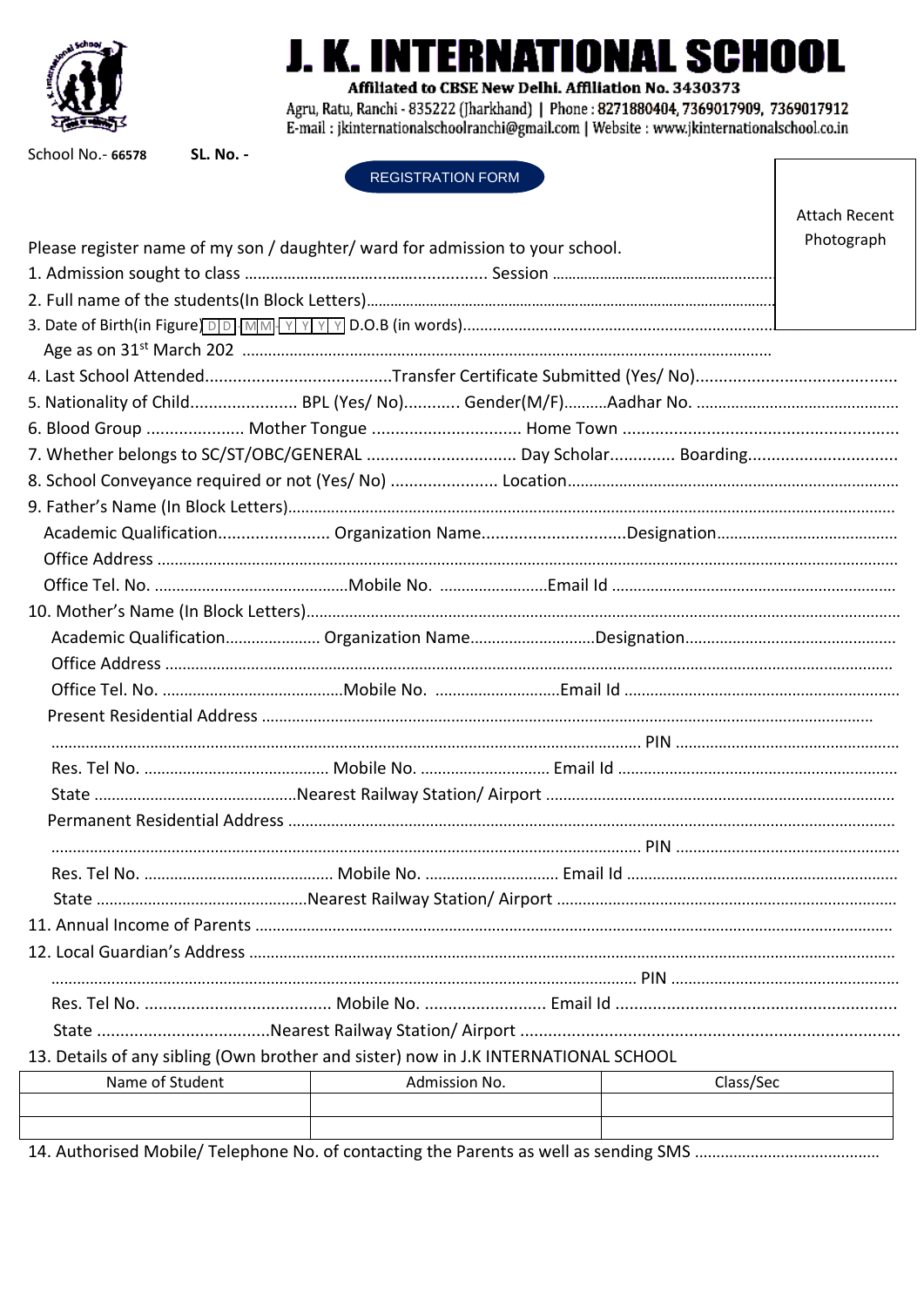15. Class X Subject with Percentage...........................................................................................................................

| <b>SUBJECT</b> | <b>PERCENTAGE</b> |
|----------------|-------------------|
| ENGLISH        |                   |
| HINDI/SANSKRIT |                   |
| MATH           |                   |
| <b>SCIENCE</b> |                   |
| S. ST          |                   |

16. Select Stream and Subject (Tick on Subject)

| SCIENCE STREAM                                                 |                                                                                                                          |                                                                 | <b>COMMERCE STREAM</b>                                                                       |                                                                      | ARTS STREAM                                                          |                                                           |                                                                   |
|----------------------------------------------------------------|--------------------------------------------------------------------------------------------------------------------------|-----------------------------------------------------------------|----------------------------------------------------------------------------------------------|----------------------------------------------------------------------|----------------------------------------------------------------------|-----------------------------------------------------------|-------------------------------------------------------------------|
| <b>COMPULSORY</b>                                              | (PCM)<br>$5TH$ & $6TH$<br>Sub.(Select                                                                                    | <b>COMPULSORY</b>                                               | $(PCB)$ $\Box$<br>$5TH$ & $6TH$<br>Sub.(Select                                               | <b>COMPULSORY</b>                                                    | 5 <sup>TH</sup> & 6 <sup>TH</sup><br>Sub.(Select<br>any One)         | <b>COMPULSORY</b>                                         | $5TH$ & $6TH$<br>Sub.(Select<br>any One)                          |
| $\Box$<br>English<br>☑<br>Math<br>$\Delta$<br>Phy<br>☑<br>Chem | any One)<br>1. Hindi & $\Box$<br><b>PHE</b><br>2. IP &<br><b>PHE</b><br>3. Comp. Sc.<br>& PHE<br>4. Eco. &<br><b>PHE</b> | ☑<br>English<br>☑<br><b>Bio</b><br>☑<br><b>Phy</b><br>☑<br>Chem | any One)<br>1. Hindi $\&$<br><b>PHE</b><br>2. IP &<br>$\Box$<br>PHE<br>3. Math<br>ப<br>& PHE | ☑<br>English<br>Accounts $\boxtimes$<br>☑<br><b>B.St</b><br>☑<br>Eco | 1. Hindi &<br><b>PHE</b><br>2.1P &<br><b>PHE</b><br>3. Math<br>& PHE | English<br>☑<br>Eco.<br>☑<br>History<br>☑<br>Pol.Sc.<br>☑ | 1. Sociology<br>$&$ PHE $\Box$<br>2. Hindi & $\Box$<br><b>PHE</b> |

Enclosures:

- 1. Registration Fee in Cash
- 2. Attested Photocopy of Municipal Birth Certificate
- 3. Attested Photocopy of Marks Sheet of Previous Class(IF Applicable)
- 4. Attested Photocopy of Caste Certificate(If Applicable)
- 5. 5 Photographs(color passport size)
- 6. Transfer certificate of the previous school attended
- 7. Medical certificate of the child by a registered Medical Practitioner.

| $\n  1 - 1 - 1$<br>Dalr<br><br>e a construction de la construction de la construction de la construction de la construction de la constructio |                                |
|-----------------------------------------------------------------------------------------------------------------------------------------------|--------------------------------|
| Dloco.                                                                                                                                        | $\sim$<br>Cianatura at tha Dar |

Place: …………………………. Signature of the Parents

## **FOR OFFICE USE ONLY**

- - - - - - - - - - - - - - - - - - - - - - - - - - - - - - - - - - - - - - - - - - - - - - - - - - - - - - - - - - - - - - - - - - - - - - - - - - - - - - - - - - - - - - - ---------------

Date ..................... (Principal)